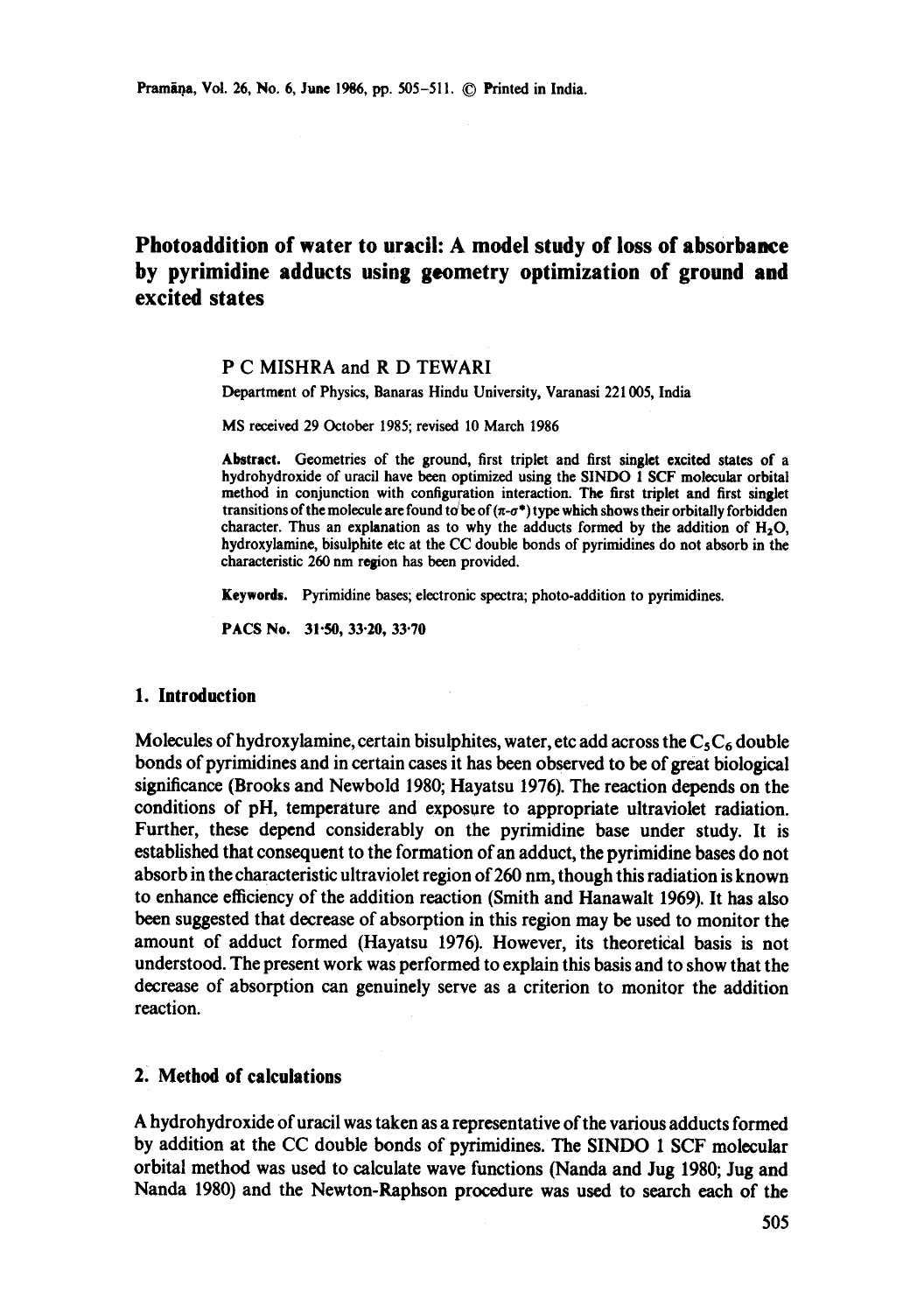ground and excited state potential surface minima separately. Ground state as well as the first triplet and first singlet excited states of the adduct were studied by optimizing all the internal coordinates. Three lowest energy excitations  $25 \rightarrow 26$ ,  $25 \rightarrow 27$  and 24  $\rightarrow$  26, where the highest occupied molecular orbital is numbered 25 and this orbital numbering has been done in the increasing order of energy, were included in the configuration interaction (ci) treatment. The necessary first and second derivatives of energy with respect to internal coordinates were calculated numerically. The diagonal elements of the Hessian matrix (second derivatives of energy) were examined in order to ensure that the extrema searched were minima. Excitation energies were obtained as differences of total energies of optimised ground and excited states. A  $H<sub>2</sub>O$  molecule was considered near the CC double bond of uracil. The starting distance between the centre of the CC double bond and oxygen of  $H<sub>2</sub>O$  was 3 Å. Then the separation of the H and OH fragments of  $H_2O$  was increased and the whole system optimized. In this process, the H and OH fragments of  $H_2O$  got attached across the CC double bond of uracil: OH at  $C_5$  and H at  $C_6$  (see figure 1). Similarly, addition of H at  $C_5$  and OH at  $C_6$ could be effected. Both these situations are expected to lead to similar results. Excited state optimization was performed beginning with the SCF molecular orbitals of the ground state. A statistics as to the performance of the SINDO 1 method in comparison to other methods is available elsewhere (Nanda and Jug 1980; Jug and Nanda 1980). On account of its satisfactory performance not only for the ground state but also for excited states of a variety of molecules and reactions (Jug 1980; Mishra and Jug 1982; Müller-Remmers *et al 1984*), this method was chosen for the present study.

#### **3. Results and discussion**

The following results were obtained for the adduct studied. It is desirable to compare the nature of electronic excitations of uracil with those of the uracil- $H_2O$  adduct to understand their relationships and differences. The highest occupied and lowest unoccupied molecular orbitals (HOMO and LUMO) of uracil can be numbered as 21 and 22 respectively. The orbital just above LUMO (from the energy point of view) would be numbered 23 while that just below HOMO would be numbered 20. The orbitals 20, 21, 22 and 23 are of types  $\sigma$  (non-bonding),  $\pi$ ,  $\sigma^*$  and  $\pi^*$  respectively in the equilibrium ground state geometry of uracil. The vertical transitions  $T_1$  and  $S_1$  of uracil arise from the excitations  $21 \rightarrow 23$  and  $21 \rightarrow 22$  respectively. Thus they are of types  $(\pi \cdot \pi^*)$  and  $(\pi-\sigma^*)$  respectively.  $T_2$  arises from the 21  $\rightarrow$  22 excitation and is of the type  $(\pi-\sigma^*)$ .  $T_3$ ,  $S_2$ and  $S_3$  involve both the 20  $\rightarrow$  22 and 21  $\rightarrow$  23 excitations. Thus  $S_1$  and  $T_2$  as vertical



Figure 1. Atomic numbering scheme in the uracil-water adduct.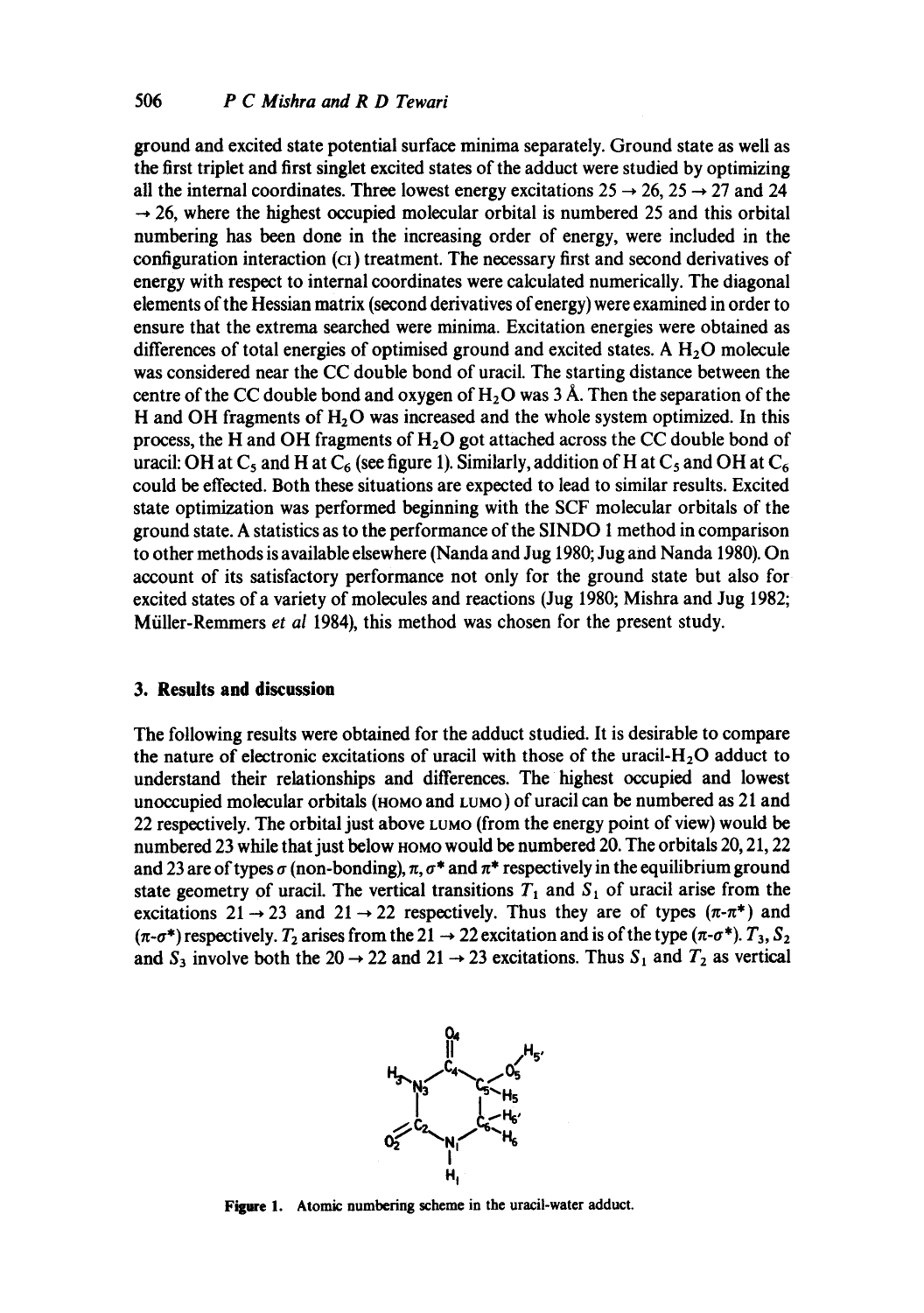transitions have orbitally forbidden character whereas  $T_1$ ,  $S_2$  and  $S_3$  have orbitally allowed character. On geometry optimization the orbitals acquire some mixed character. Further, in going to the equilibrium geometries of the excited states  $T_1$  and  $S_1$ , the orbitals 22 and 23 cross. Also in the equilibrium geometry of  $T_1$  the corresponding transition arises from the  $21 \rightarrow 22$  excitation and thus retains its orbitally allowed nature. In the equilibrium geometry of  $S<sub>1</sub>$ , the singlet transition gets a large contribution from the  $21 \rightarrow 22$  excitation and a small contribution from the 21  $\rightarrow$  23 excitation. Thus the nature of S<sub>1</sub> changes from one of forbidden ( $\pi$ - $\sigma^*$ ) type to one of largely allowed  $(n-\pi^*)$  type due to the excited state geometry relaxation.

The nature of the first singlet transition of uracil has continued to be a mystery, despite several experimental and theoretical studies. It is mainly because the transition is experimentally observed to be fairly intense and the theoretical methods like CNDO-S/CI (Dal Bene and Jaffé 1968) which are designed for only equilibrium to equilibrium transitions, cannot account for change of nature of transitions on geometrical relaxation. It is only recently that a forbidden character for the first singlet transition of uracil has been suggested on the basis of experimental work though no clear explanation for the forbiddenness of the transition could be given by the authors. A possibility was suggested that this transition might be of  $(n-\pi^*)$  type and overlaps with another  $(\pi-\pi^*)$  transition (Becker and Kogan 1980; Salet *et al* 1979). The SINDO 1 calculation does not only explain the partial forbidden character of the transition but it also clarifies why its observed intensity is fairly high (Mishra and Jug 1982) as explained above.

To assign the transitions in the uracil-water adduct we must examine the nature of its molecular orbitals and cI wave functions. Since the molecule has significant deviation from planarity, the orbitals such as  $\pi$  and  $\sigma$  cannot be classified exactly. One may devise different ways to obtain appropriate indices for approximate classifications of orbitals in such a situation. We have used here the following simple criterion for the purpose. One would not expect major changes in the classification by improving upon the criterion. In a fully planar molecule with the molecular plane coinciding with  $xy$ -plane,  $p<sub>z</sub>$  orbitals would be rigorously classified as  $\pi$ -orbitals. Let the sum of squares of  $p<sub>z</sub>$ atomic orbital coefficients, multiplied by 100, be written as  $\chi(\pi)$ . In a fully planar molecule  $\gamma(\pi)$ , due to normalization, would be equal to 100. One may call  $\gamma(\pi)$ percentage  $\pi$ -character. Small and large values of  $\gamma(\pi)$  would respectively represent  $\sigma$ and  $\pi$  molecular orbitals. It may be noted there the above definition of  $\chi(\pi)$  does not include hyperconjugation effects and hence it would generally tend to somewhat underestimate the  $\pi$ -characters of molecular orbitals in molecules having partial deviation from planarity. The values of  $\chi(\pi)$  for the molecular orbitals involve in the transitions  $T_1$  and  $S_1$ , in the respective equilibrium geometries, are given in table 1. We find that the HOMO (number 25) in both the cases is of  $\pi$  type while the other orbitals (numbers 24, 26 and 27) are of  $\sigma$  or  $\sigma^*$  types.

CI wavefunctions presented in table 2 show that the first triplet and first singlet transitions of the adduct, in the corresponding excited state equilibrium geometries, arise mainly from  $25 \rightarrow 26$  orbital excitation. In both the cases they get appreciable contributions from the  $25 \rightarrow 27$  excitation also. Thus these two transitions should be classified as  $(\pi - \sigma^*)$ . The second triplet and second singlet transitions of the adduct have  $(\sigma$ - $\sigma^*$ ) character as they arise prominently from 24  $\rightarrow$  26 orbital excitation. Thus while the first triplet and first singlet transitions of the adduct would be orbitally forbidden, the second triplet and second singlet transitions would be allowed.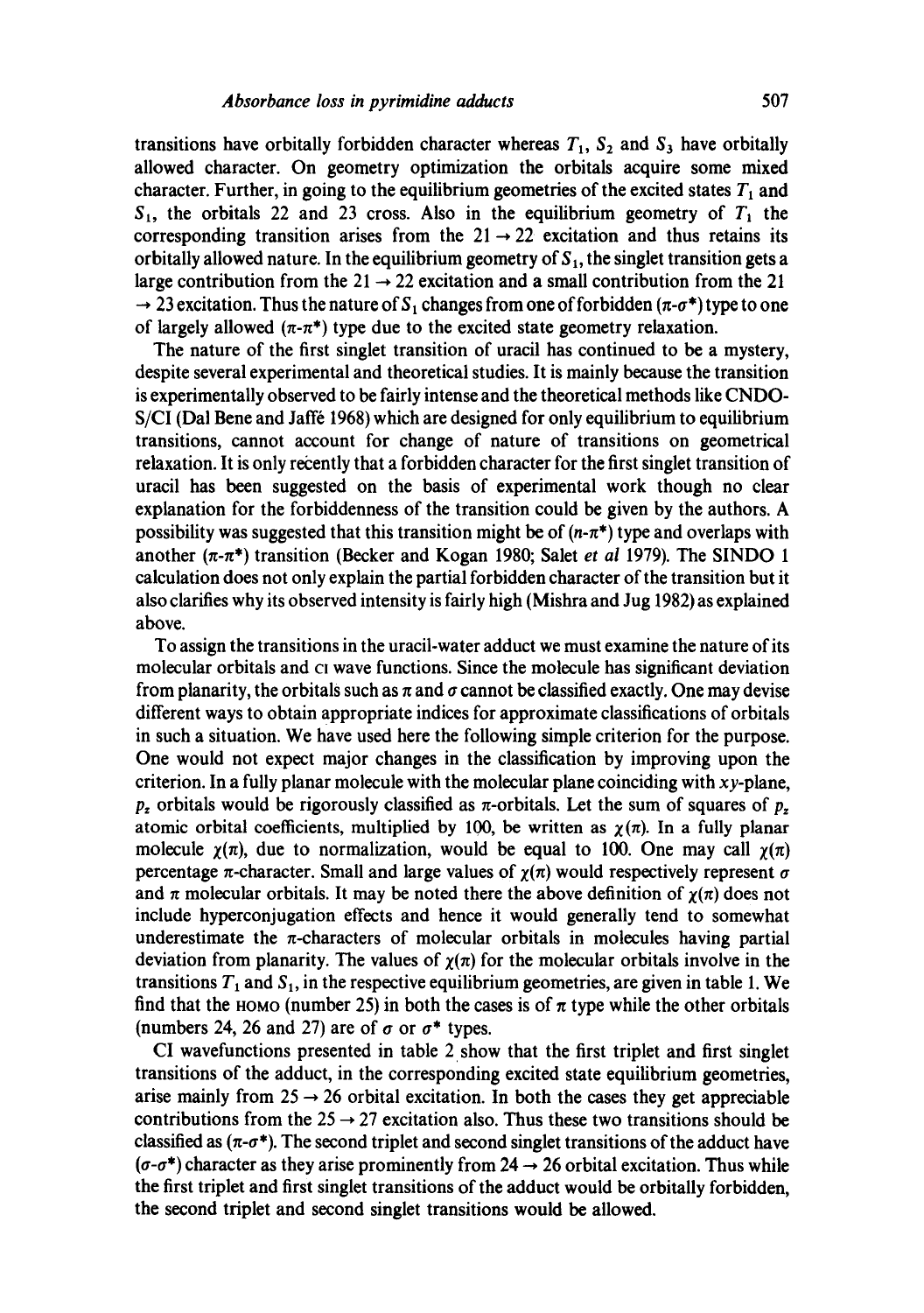| Orbital<br>no.         | $\chi(\pi)^d$ | Approx.<br>assignment |
|------------------------|---------------|-----------------------|
| (A) $T_1$ optimization |               |                       |
| 24                     | 2.3           | б                     |
| 25                     | 74.7          | π                     |
| 26                     | 3.9           | $\sigma^*$            |
| 27                     | 3.8           | $\sigma^*$            |
| (B) $S_1$ optimization |               |                       |
| 24                     | 4.4           | б                     |
| 25                     | 68.4          | π                     |
| 26                     | $5-1$         | σ'                    |
| 27                     | 4.9           |                       |

Table I. Assignments of orbitals.

 $\alpha$  percentage  $\pi$ -character (see text).

| State <sup>®</sup>                | <b>Excitation</b><br>wavelengths <sup>b</sup><br>(nm) | Main CI wave-<br>function <sup>c</sup> | Assignment            |
|-----------------------------------|-------------------------------------------------------|----------------------------------------|-----------------------|
| (A) $T_1$ optimization            |                                                       |                                        |                       |
| т.                                | 317.2                                                 | $0.67 \Psi (25 \rightarrow 26)$        | $\pi$ - $\sigma$ *    |
|                                   | (383.3)                                               | $+0.33 \Psi (25 \rightarrow 27)$       |                       |
| $S_1$                             | $235 - 7$                                             | 0.71 $\Psi$ (25 $\rightarrow$ 26)      | $\pi$ - $\sigma^*$    |
|                                   | $(257-1)$                                             | $+0.29$ $\Psi$ (25 $\rightarrow$ 27)   |                       |
| $T_{2}$                           | 184.8                                                 | 0.99 $\Psi$ (24 $\rightarrow$ 26)      | $\sigma$ - $\sigma^*$ |
| S <sub>2</sub>                    | $160-8$                                               | 0.95 $\Psi$ (24 $\rightarrow$ 26)      | $\sigma$ - $\sigma^*$ |
|                                   | (221.5)                                               |                                        |                       |
| $(B)$ S <sub>1</sub> optimization |                                                       |                                        |                       |
| $T_{1}$                           | 303.3                                                 | 0.73 $\Psi$ (25 $\rightarrow$ 26)      | π-σ*                  |
|                                   | (383.3)                                               | $+0.27$ $\Psi$ (25 $\rightarrow$ 27)   |                       |
| $S_{1}$                           | 2340                                                  | $0.76 \Psi (25 \rightarrow 26)$        | $\pi$ - $\sigma^*$    |
|                                   | (257.1)                                               | $+0.24 \Psi (25 \rightarrow 27)$       |                       |
| $T_{2}$                           | 179.5                                                 | 1.0 $\Psi$ (24 $\rightarrow$ 26)       | $\sigma$ - $\sigma^*$ |
| S <sub>2</sub>                    | 158.3                                                 | 0.99 $\Psi$ (24 $\rightarrow$ 26)      | a-a*                  |
|                                   | (221.5)                                               |                                        |                       |

**Table** 2. Assignment of electronic transitions.

 $T_n$  and  $S_n$  represent nth triplet and nth singlet excited states respectively; <sup>b</sup> Values given in parentheses correspond to planar uracil (Mishra and Jug 1982);  $\cdot$  Contributions smaller than 5% are not given.

Excitation wavelengths evaluated with respect to the optimized ground state and assignments of transitions in the adduct are presented in table 2. In this table, the results given under (A) were obtained when the first triplet excited state was optimized whereas those under (B) were obtained when the first singlet excited state was optimized. Excitation wavelengths of the states which were not optimized were obtained as vertical separations with respect to the corresponding optimized excited state. It is noted that the results presented under (A) and (B) are in reasonable agreement. Excitation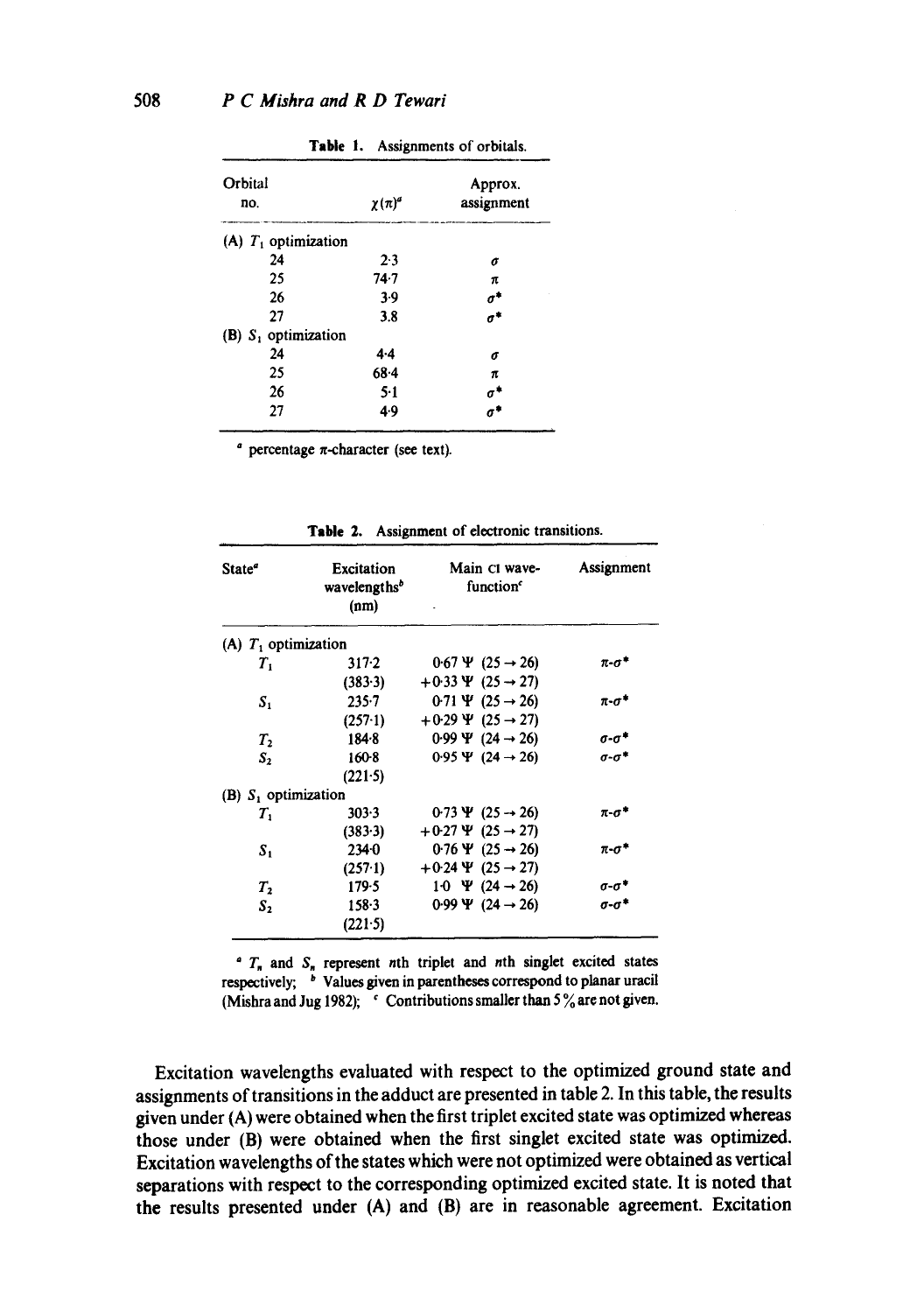wavelengths of uracil (Mishra and Jug 1982) are compared with those of the adduct in table 2. In making this comparison the following two points are to be noted: (i) comparison would be proper only between the corresponding optimized values. Thus while the excitation wavelengths of  $T_1$  of uracil and of the adduct may be reasonably compared under category A, those of  $S_1$  may be compared under category B. Excitation wavelengths of the adduct for other states would be appreciably shorter as these are not optimized. Since the calculated excitation energies are very small fractions ( $\sim 0.2$ %) of the total energies as the differences of which these are obtained, accuracies in the excitation wavelengths are not expected to be high. Thus although table 2 shows that excitation wavelengths of the adduct would be blue-shifted with respect to those of uracil, as expected from the more "saturated" nature of the adduct, it would be inappropriate to base the assignments of excited states mainly on the calculated excitation wavelengths. In this situation, the nature and correlation of orbitals appears to be a better guide to assign the transitions.

The highest occupied molecular orbital is localized upto about  $7\%$  on the oxygen of the OH group in the ground state of the adduct. In the excited states, this molecular orbital loses even this small amount of localization on the OH group, but it develops about 10 % localization on the other hydrogen atom coming from  $H<sub>2</sub>O$  and attached to the other carbon atom of uracil. No other molecular orbital involved in the transitions is localized even to this extent on the fragments of  $H_2O$ . It shows that the electronic transitions of the adduct mainly belong to uracil and they are only perturbed by the fragments of H<sub>2</sub>O. Consequently, the transitions  $T_1$  and  $S_1$  of the adduct can be correlated with the corresponding transitions of uracil. However, perturbation by the addition of H<sub>2</sub>O causes change of nature of the transitions  $T_1$  and  $S_1$  from largely  $(\pi-\pi^*)$  type to  $(\pi-\sigma^*)$  type in the excited state equilibrium geometries and thus the transitions acquire orbitally forbidden character. This seems to be the reason why the ultraviolet absorption around 260 nm is not observed in the uracil- $H<sub>2</sub>O$  adduct as shown in figure 2 as well as in the other products formed by the addition of bisulphites, hydroxylamine etc at the CC double bonds of pyrimidines (Budowsky 1976; Smith and Hanawalt 1969).

Introduction of non-planarity following the addition at the CC double bonds of pyrimidines has been suggested earlier. It is proposed that the hydroxylamine adducts have half-chair conformation (Budowsky 1976). The present results of geometry



Figure 2. uv absorption of uridylic acid. a. before reaction; b, after reaction (Smith and Hanawalt 1969).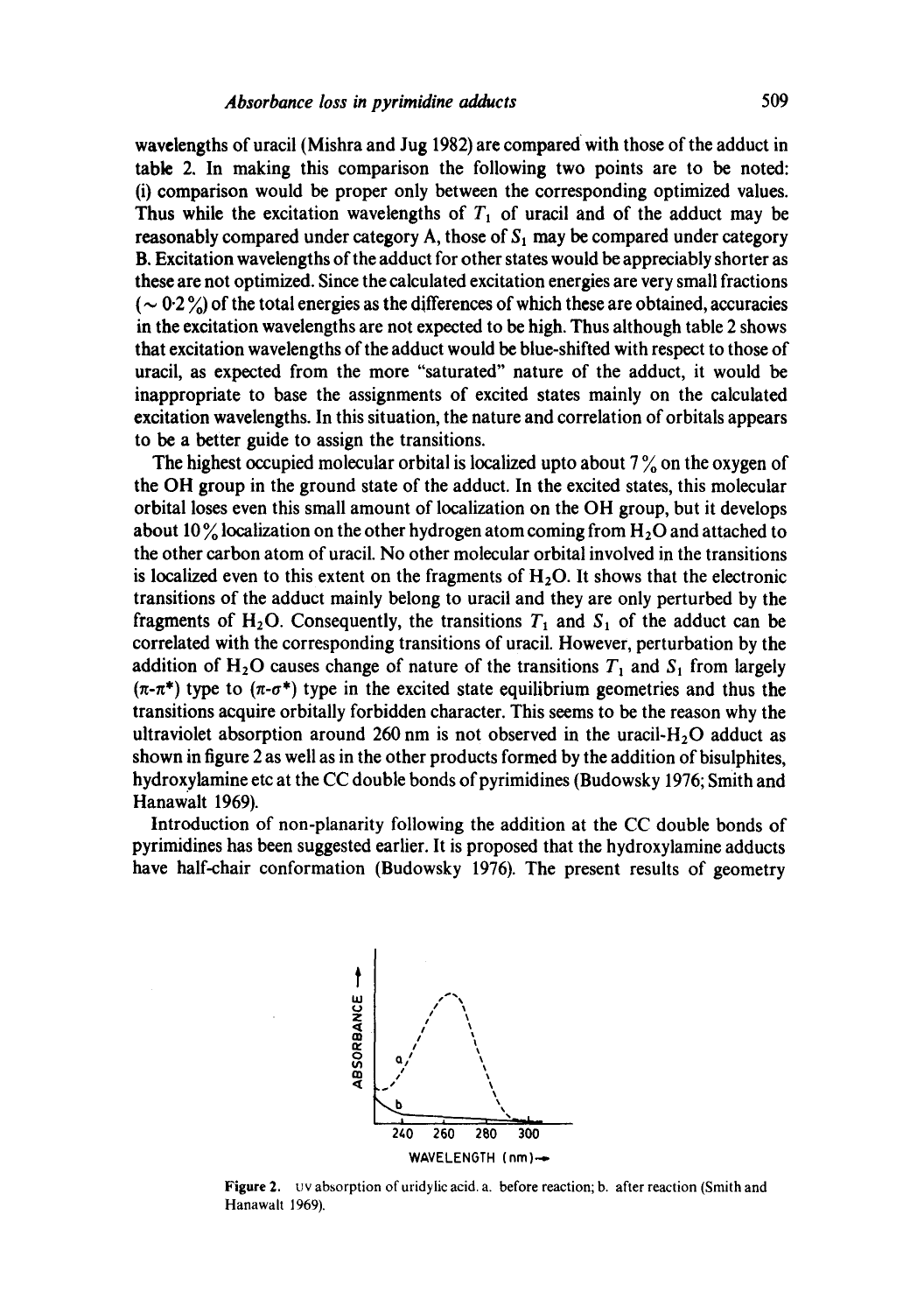| Coordinate  | Ground<br>state | Triplet<br>excited state | Singlet<br>excited state |
|-------------|-----------------|--------------------------|--------------------------|
| $C_4C_5$    | 1.621           | 1.612                    | 1.630                    |
|             | (1.547)         | (1.532)                  | (1.560)                  |
| $C_5C_6$    | 1.616           | 1.600                    | 1.575                    |
|             | (1.372)         | (1.561)                  | (1.423)                  |
| $C_1N_6$    | 1.472           | 1.465                    | $1-441$                  |
|             | (1.427)         | (1.394)                  | (1.418)                  |
| $C_5O'$     | 1.411           | 1.415                    | 1.414                    |
| $C_4C_5C_6$ | 115.4           | 115.5                    | 115-2                    |
|             | $(119-8)$       | $(115-8)$                | (116.8)                  |
| $C_5C_6N_1$ | 1170            | $117-4$                  | 1174                     |
|             | $(119-8)$       | $(116-5)$                | (118.5)                  |

**Table** 3. Values of internal coordinates in the addition region (**Å** and degrees)<sup>†</sup>.

\* Values given in parentheses correspond to uracil (Mishra and Jug 1982).

optimization, the important ones of which are given in table 3 and are discussed below, do not support this view. The  $C_4C_5$  and  $C_5C_6$  bond lengths are appreciably increased in comparison to uracil following the adduct formation. Most noticeable is the increase in the  $C_5C_6$  bond length in the ground state of the adduct. Similarly, the bond angles  $C_4C_5C_6$  and  $C_5C_6N_1$  are appreciably reduced in comparison to uracil in the ground state of the adduct; in the excited states the effect of adduct formation on these angles is very small.

We may discuss non-planarity with respect to the plane of the atoms  $N_3$ ,  $C_4$  and  $C_5$ of the ring. The other atoms of the ring generally have deviation of 0-1 to 0-2 Å from the reference plane. However, as expected, the exocyclic atoms attached to  $C_5$  and  $C_6$  have large deviations from the reference plane.  $H_5$  and  $H_6$  lie on the same side of the plane and the displacements for H<sub>5</sub> are 0.98, 1.0 and 1.04 Å while those of H<sub>6</sub> are 0.67, 0.34 and  $0.32 \text{ Å}$  in the ground state, triplet excited state and singlet excited state respectively. The fragments H and OH of  $H_2O$  lie on the other side of the reference plane. Let us label the oxygen and hydrogen of  $H_2O$  which are attached respectively to  $C_5$  and  $C_6$  of uracil as  $O_5$  and H<sub>6</sub>, while the hydrogen of the OH group may be labelled as H<sub>5</sub>. The displacements of  $O_5$ ,  $H_6$  and  $H_5$  from the reference plane respectively are as follows: ground states:  $-1.03$ ,  $-1.08$  and  $-1.12$  Å, triplet excited state  $-0.99$ ,  $-1.22$  and  $-$  1.06 Å, singlet excited state:  $-$  0.90,  $-$  1.28 and  $-$  0.99 Å. Thus each fragment of H<sub>2</sub>O bound to the adduct is at a distance of about  $1 \text{ Å}$  from the reference plane.

Intramolecular hydrogen bonding between the oxygen  $O<sub>4</sub>$  and a hydrogen of the NHOH group has been invoked to explain stability of the hydroxylamine adduct (Budowsky 1976). It appears desirable to comment on this aspect in the present case also. The distances between the hydrogen atom of the OH group and  $O_4$  are all close to  $2.7 \text{ Å}$  in the ground state, the triplet excited state and the singlet excited state of the adduct. Considering the net charges, one gets electrostatic interaction energies between these two atoms as nearly 4.9 kcal/mole in all the three states. It shows the existence of an intramolecular hydrogen bonding between  $O<sub>4</sub>$  and the hydrogen of the OH group.